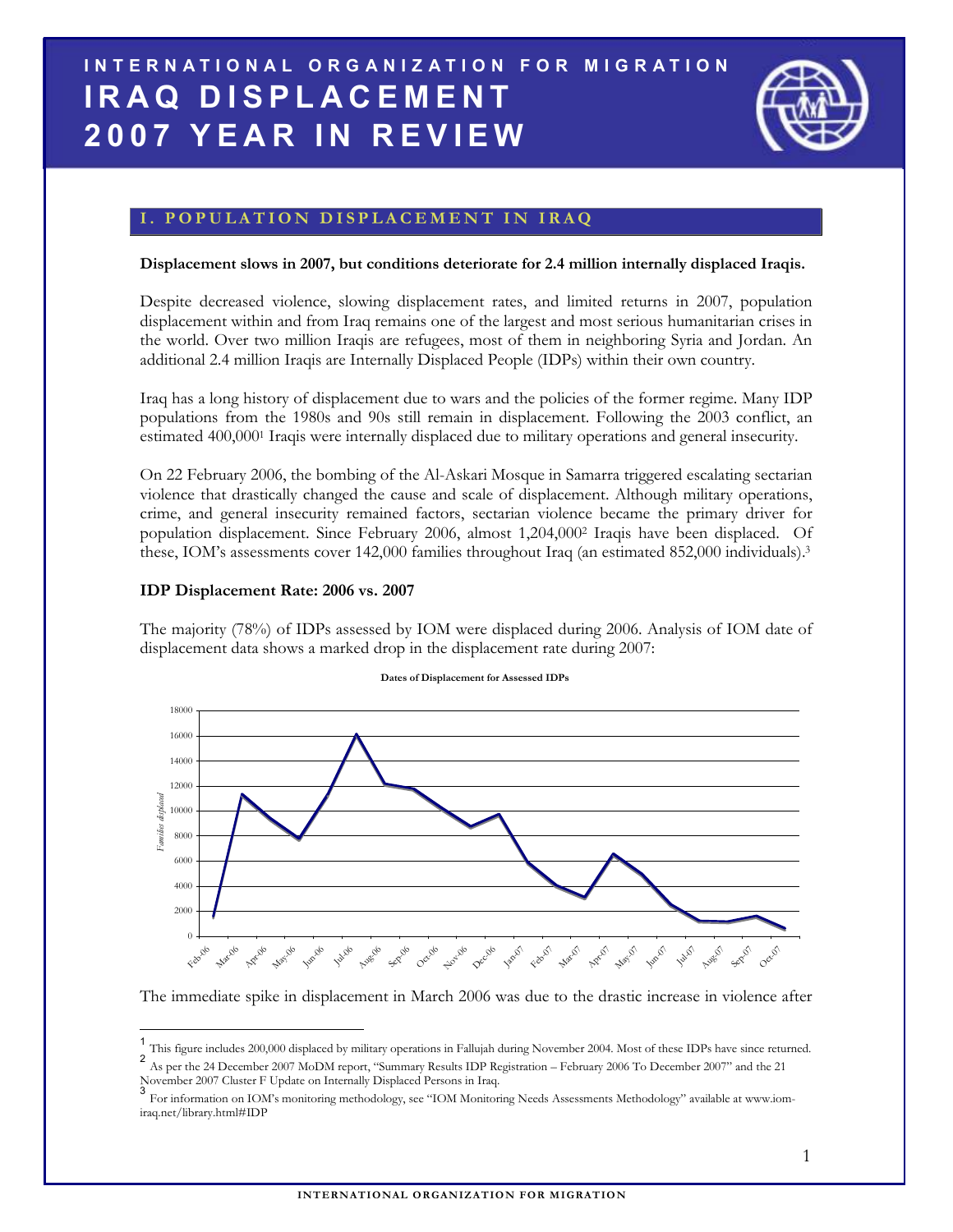the Samarra bombing in February. Once the school year ended, another wave of displacement occurred in July/August 2006. The sharp increase in displacement during March 2007 is in part due to the arrival in Wassit of large numbers of IDPs originating from Baghdad and Diyala. This, and other displacement in the spring of 2007, may be due to increased military operations in the central governorates.

This statistic is corroborated by field reports of significantly decreased displacement rates in 2007. Although displacement continues in some areas, the massive displacement observed during 2006 and early 2007 has abated. This may be due to improved security in certain areas and the sectarian homogenization of previously mixed neighborhoods.

## IDP Returns in 2007

2007 also saw increased numbers of both refugees and IDPs returning to their places of origin. The Iraqi government is issuing stipends of one million dinar (\$800) to encourage families to return. In December, MoDM reported that 3,657 families in Baghdad had been registered as IDP returnees, with an estimated additional 6,000 awaiting registration<sup>4</sup>. See the pie chart below for a comparison of reported Baghdad returns versus the total number

of IDPs that originate from Baghdad (using MoDM numbers).

Although in certain areas (such as Anbar) return movements have produced a net decrease in the size of the displaced population, overall returns currently represent only a small fraction of IDPs in Iraq. The vast majority of post-February 2006 IDPs remain displaced, and the prolonged nature of their displacement is exacerbating their already serious humanitarian situation. Furthermore, many of those who return are likely to find houses occupied and infrastructure destroyed and will continue to need humanitarian assistance.



Displacement in some areas continues due to insecurity, and the potential remains for renewed largescale displacement, either due to re-ignited sectarian violence, cross-border incursions by the Turkish or Iranian militaries, renewed military operations, escalated ethnic or political conflicts in Kirkuk, etc.

## II. POST FEBRUARY 2006 IDP POPULATION PROFILE

#### Places of Origin and Reasons for Displacement

 $\overline{\phantom{a}}$ 

The majority (65%) of IDPs assessed by IOM were displaced either from or within Baghdad governorate. Most of the other assessed IDPs originate from or within Diyala (19%), Anbar (4%), Ninewa (4%), and Salah Al-Din (3%). As shown in the graph below, in 2007 significantly fewer IDPs originated from Baghdad, Anbar, and Salah Al-Din than in 2006.

<sup>4</sup> See the 24 December 2007 MoDM report, "Summary Results IDP Registration – February 2006 To December 2007."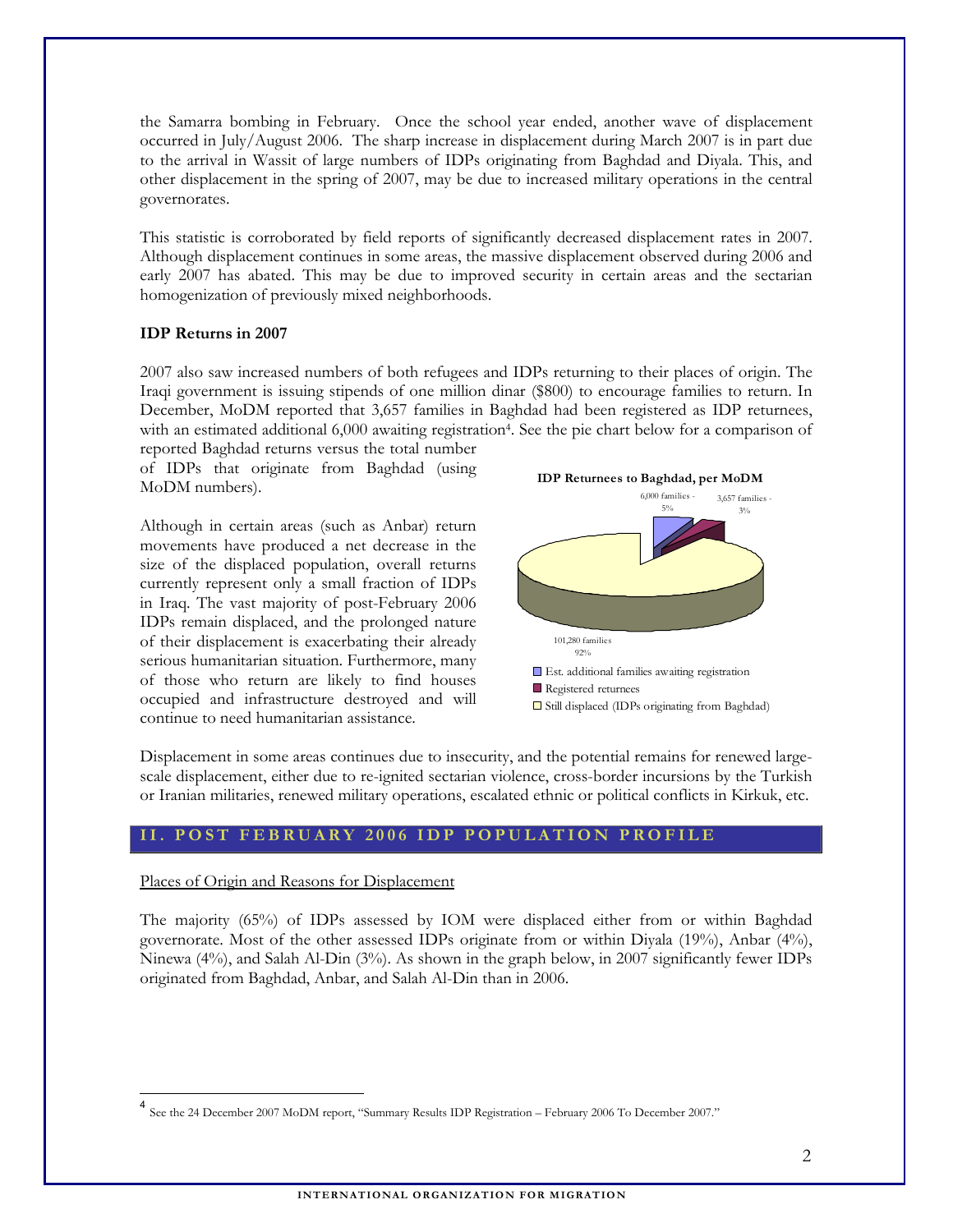

The majority (61%) of those assessed said that they fled direct threats to life. Reasons for displacement do not vary significantly between those displaced in 2006 and in 2007.

| <b>REASON FOR DISPLACEMENT</b>    | % of assessed IDPs |
|-----------------------------------|--------------------|
| Direct threats to life            | 61%                |
| Generalized violence              | 47%                |
| Left out of fear                  | 40%                |
| Forced displacement from property | $25\%$             |
| Armed conflict                    | 10%                |
| Other                             | $1\%$              |

When asked why they were targeted, 86% of those assessed attributed it to their sectarian identity. Another 11% said that they did not feel specifically targeted, while 6% cited political opinion and 4% cited ethnic identity. Answers did not vary significantly between those displaced in 2006 and in 2007.

#### Religion and Ethnicity

The following graph shows the religious and ethnic profile of the IDP population:



When comparing IDPs displaced in 2006 with those displaced in 2007, the ethno-religious profile does not vary significantly. For the major groups, displacement rates dropped in 2007 (reflecting the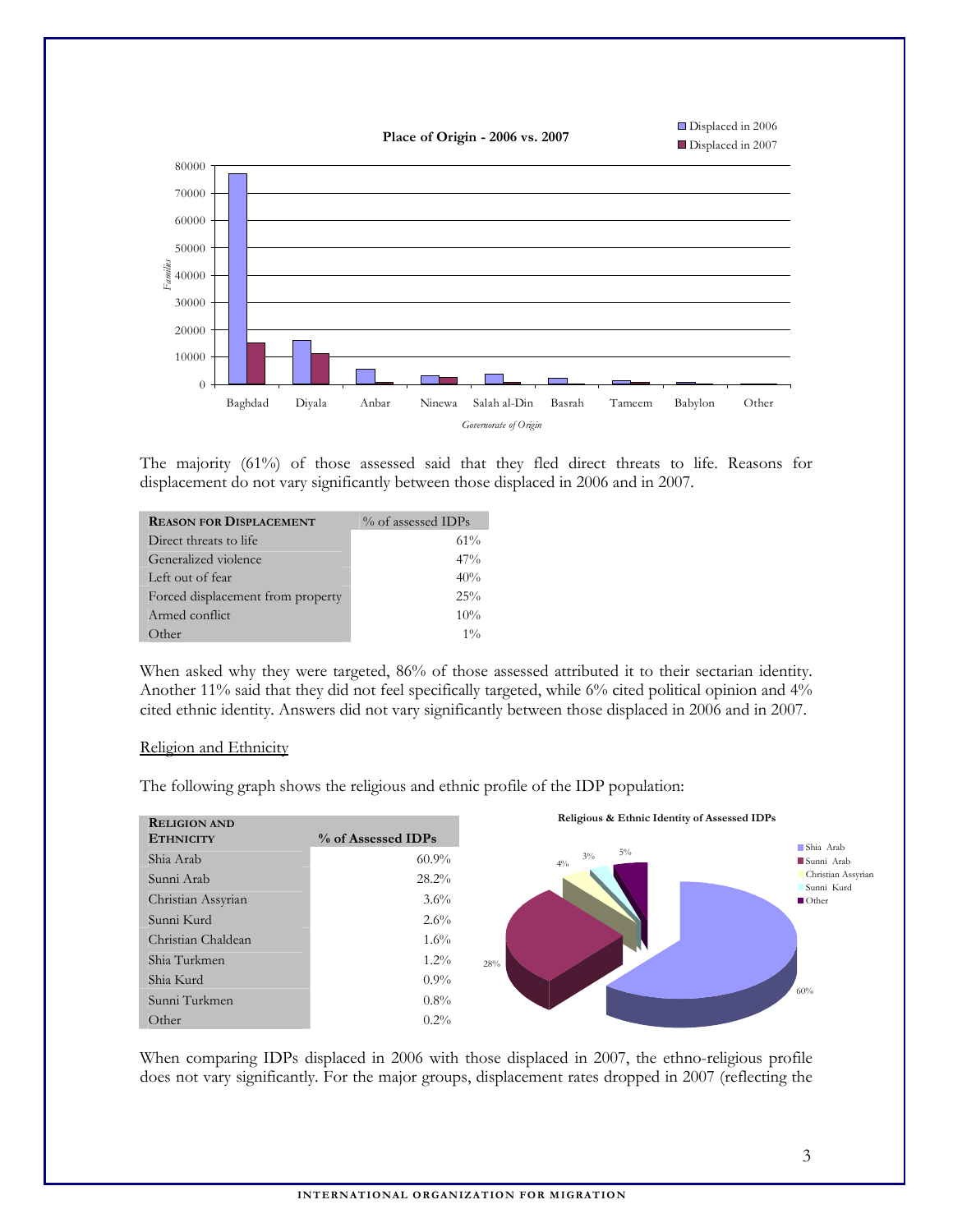overall trend), while displacement rates for some very small IDP minorities (Turkmen and Sunni Kurds) did not change significantly from 2006 to 2007.

## Intentions

The majority (59%) of assessed IDPs intend to return to their place of origin, while 22% intend to integrate locally and 17% plan to resettle in a third location. However, IDPs who were displaced to another governorate are more likely to plan to integrate locally when compared with IDPs displaced within the same governorate. Eighty-two percent (82%) of IDPs displaced within their home governorate intend to return to their original location.

| <b>IDP INTENTIONS</b>             | Of total<br>assessed | Of those displaced to<br>another governorate | Of those displaced within the<br>same governorate |
|-----------------------------------|----------------------|----------------------------------------------|---------------------------------------------------|
| Return to place of origin         | 59%                  | 49%                                          | 82%                                               |
| Integrate in the current location | $22\%$               | 30%                                          | $5\%$                                             |
| Resettle in a third location      | $17\%$               | 19%                                          | 13%                                               |
| Undecided                         | $2\%$                | $2\%$                                        | $1\%$                                             |

# III. IDP HUMANITARIAN ASSESSMENT

For brevity's sake, this report summarizes the IDP situation in the security, shelter, food, and health sectors. More in-depth information and data on additional sectors is available at http://www.iomiraq.net/idp.html. IOM's recently released 2007 Governorate Profiles contain detailed area-specific analysis and comparison on displacement throughout Iraq.

# Security/Protection

Overall violence in Iraq appears to have declined during 2007. Security continued to be unstable, particularly in Basrah, Diyala, Kirkuk, Ninewa, Qadissiya, and Salah Al-Din. In Baghdad and Anbar governorates, the implementation of security plans in cooperation with local "awakening" movements reduced violence, although certain areas continue to be unstable. In addition to fighting between Multi-National Forces in Iraq and Iraqi Forces (MNF-I/IF), militias, insurgents, and other armed groups, 2007 also saw continued attacks on infrastructure, government buildings, religious sites, and civilians generally.

In September, a reported 700 families fled various Anbar cities in anticipation of renewed arrest campaigns following the assassination of the Anbar Rescue Council leader Sheikh Abu Risha. In August, bombings targeting Yazidi communities in Ninewa killed hundreds and displaced hundreds more.

Security in the northern governorates of Dahuk, Erbil, and Sulaymaniyah continued to be relatively stable. However, military operations by the Turkish and Iranian militaries displaced hundreds of families from border villages. Most have returned, but property was damaged and livestock destroyed. Due to continued tensions, there is fear among IDPs and host communities of a largescale Turkish military incursion, which could displace thousands of families.

Some IDPs fleeing violence have relocated to areas where they are again unsafe. In areas controlled by insurgents, IDPs reported incidents of forced marriage, death threats, and eviction orders, especially in Diyala. Some IDPs displaced within Basrah due to inter-tribal conflict reported that they have not registered with local authorities due to tribal biases. In areas where "awakening" movements have gained control in cooperation with MNF-I/IF, IDPs may still be vulnerable as they are often the primary targets for search and arrest campaigns. Local authorities and security forces frequently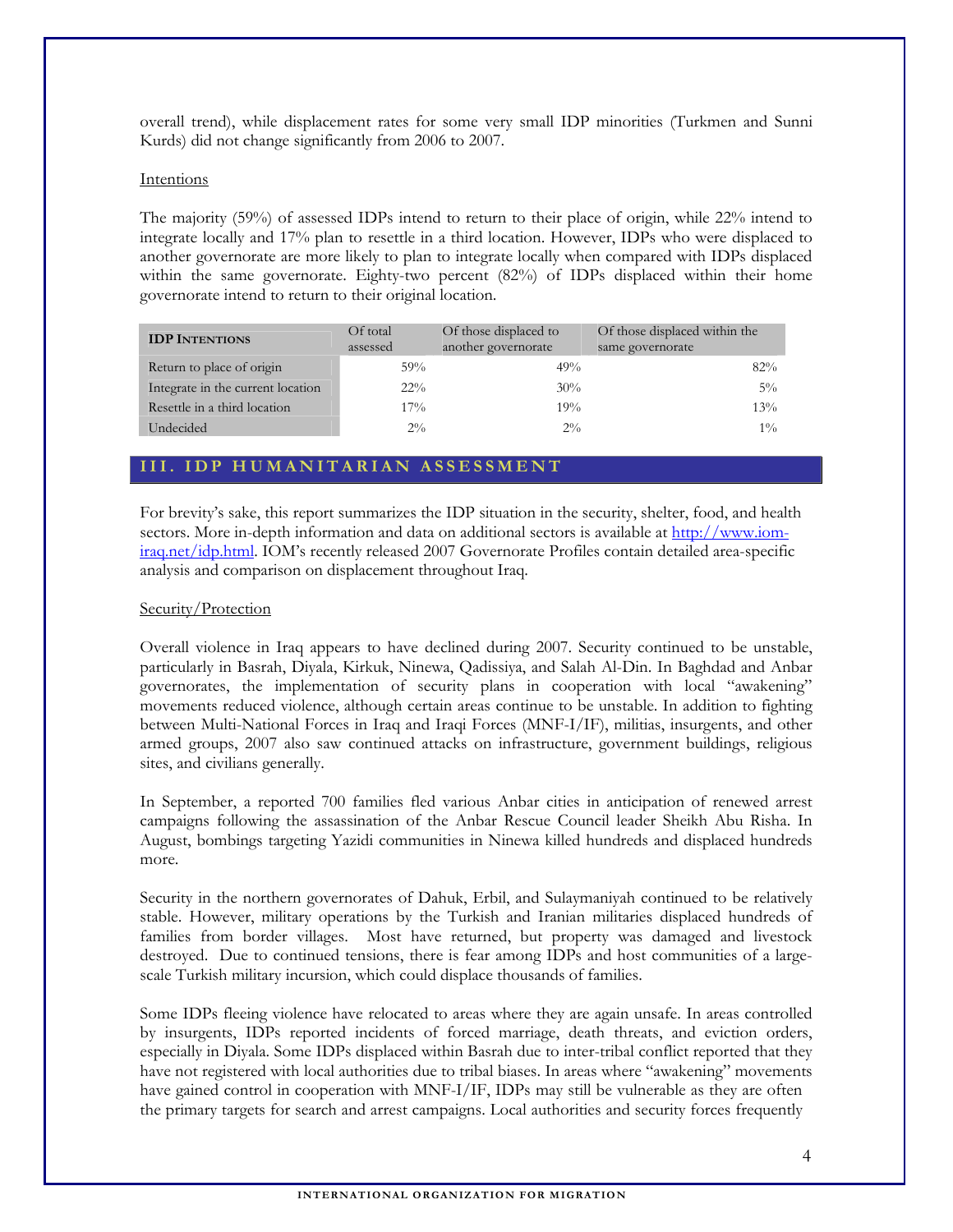suspect IDPs of complicity with insurgents, since they may lack personal ties to their place of displacement and originate from unstable areas. In particularly insecure areas such as Ninewa, Kirkuk, and Salah Al-Din, local authorities have ordered entire IDP groups to return to their place of origin.

Displacement presents particular challenges for women, children, elderly, and the ill. Specialized health care (such as surgery or gynecology) is difficult to obtain in Iraq. Female-headed households are an extremely vulnerable group: many of these families displaced after their husbands were violently killed. In many areas it is especially difficult for women to find employment and protect their families. Some IDP women and girls reported discomfort with the conservative customs they encountered in their place of displacement, restricting their dress and in some cases preventing girls from attending school. Health workers, IOM monitors, and IDPs themselves reported a rise in unattended births, miscarriages, and prostitution. Many IDPs, especially children, have experienced brutal psychological trauma during their displacement. Few IDPs have access to psychosocial assistance.

## **Restrictions on IDP Entry and Registration**

In response to security concerns or strained resources, authorities in some governorates restrict IDP entry or registration. In 2007 restrictions did ease somewhat as some authorities responded to a directive from the central Baghdad government to lift restrictions. MoDM registration continues in all the fifteen central and southern governorates. The Kurdistan Regional Government registers IDPs in Dahuk, Erbil, and Sulaymaniyah.

In some areas, MoDM is limiting the scope of its registration, registering only those IDPs from "hot spot" areas. Some IDPs also reported that they were not registered due to sectarian, ethnic, or tribal bias. Non-registration of IDPs is a humanitarian concern because it limits their access to basic services and legal documentation for PDS food rations.

## Shelter

IOM assessments find that shelter is consistently the highest-priority need reported by IDPs, followed by employment and food. Although the majority (59%) of IDPs assessed by IOM are renting, their finances are dwindling as time passes and rent prices rise. A sizeable minority (18%) is living with host families or friends in crowded conditions, an added burden on households already struggling to provide for themselves. Another 22% live in collective settlements, public buildings, or other makeshift housing. IDPs living in settlements or public buildings often may be at risk of

eviction by local authorities or private owners. Less than 1% lives in tent camps. IDPs view camps as an absolute last resort, due to cultural sensitivities and camps' lack of basic services and harsh living conditions.



Substandard shelter and a lack of basic services such as clean water, sanitation, and electricity is a major factor in the IDP humanitarian crisis. IDPs who are renting do not necessarily have access to these services. IDPs living in tents, public buildings, or makeshift shelters in collective settlements are particularly vulnerable and usually have additional urgent needs in other sectors such as food, health, water, and sanitation.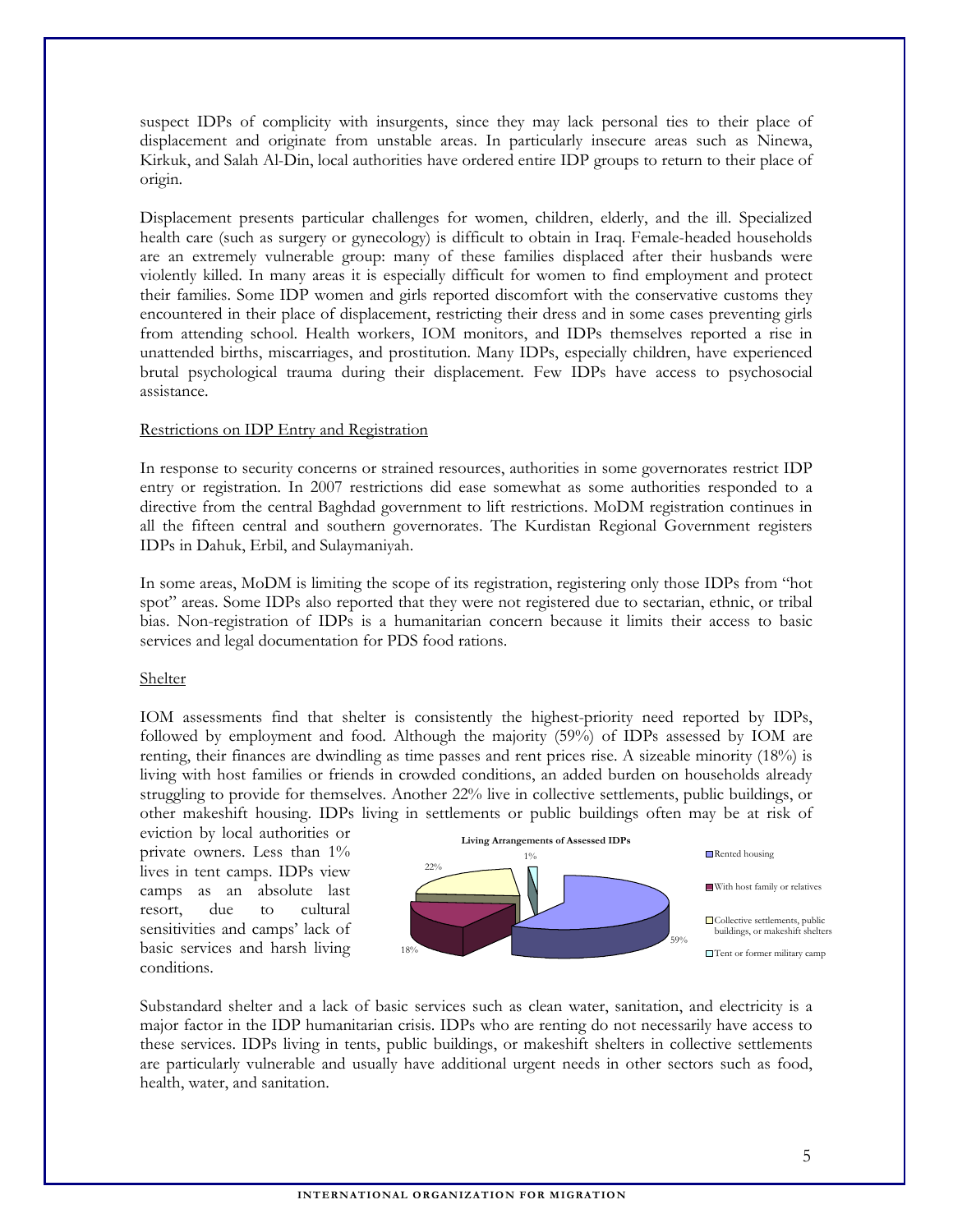Nearly one-third (31%) of IDPs assessed by IOM said that the property they had left behind was occupied by private citizens. If return movements continue or increase, the settlement of legal disputes over property will likely become a major concern.

## Food/Public Distribution System (PDS)

Much of the Iraqi population depends upon the government's PDS food rations, but there is a widespread lack of access to these distributions due to insecurity, political manipulations, limited resources, and logistical difficulties. The situation is especially dire among the displaced: of all IDPs assessed by IOM, only 22% said that they had regular access to PDS food rations. Another 22% said that they had no access at all, while the remaining 56% said they could access rations sometimes.

Non-access to PDS rations was worst in Dahuk (91%), Sulaymaniyah (88%), Basrah (61%), Erbil (55%), Kirkuk (42%), and Babylon (42%). The most frequently cited reasons for non-access were insecurity along food transportation routes and delay in the transfer of PDS registration. Only 29% of IDPs assessed by IOM said that they had received food assistance from a source other than the PDS. Nearly all of this was provided by humanitarian organizations or religious charities. In some cases, IDPs reported receiving food assistance from armed groups.

#### Health Care

Health care in Iraq has deteriorated greatly due to the exodus of qualified professionals, a severe shortage of medication and equipment, and damage to medical facilities. Many of the displaced live in substandard conditions and lack basic services, increasing their risk of disease. Of IDPs assessed by IOM, 14% reported that they have no access to health care services. Non-access is worst in Kirkuk (57%), Diyala (35%), Muthanna (22%), and Dahuk (22%).

Access to services is no guarantee of adequate health care. One-third (33%) of those assessed said that they cannot access medications that they need. Specialized care (e.g. surgery or gynecology) is also difficult to obtain in Iraq, since many specialists have fled the country.

Inadequate shelter and poor services (lack of sanitation and potable water) are major causes of IDP health problems. Some IDP groups must rely on lakes, rivers, or drainage and irrigation ditches for drinking water. Monitors frequently observe malnutrition and gastrointestinal and dermatological diseases among IDPs, especially children. IDP groups living in overcrowded neighborhoods or far from essential services are particularly vulnerable.

## IV. HUMANITARIAN RESPONSE

Iraq continues to be one of the most dangerous places in the world for humanitarian agencies to work. Humanitarian access is limited by armed conflict, general insecurity and crime, restrictions on movement, and in some cases deliberate obstruction by authorities. Humanitarian workers must operate cautiously as in many cases they are deliberately targeted by armed groups. The situation is complicated by a blurring of roles between military and humanitarian actors. As a result, humanitarian actors in some locations adopt a "low-profile" approach, hiding their identity as international or humanitarian organizations.

In some insurgent or militia-controlled areas, armed groups themselves have reportedly provided assistance to IDPs. IDPs in such areas are especially vulnerable since insecurity usually prevents humanitarian organizations from assisting them.